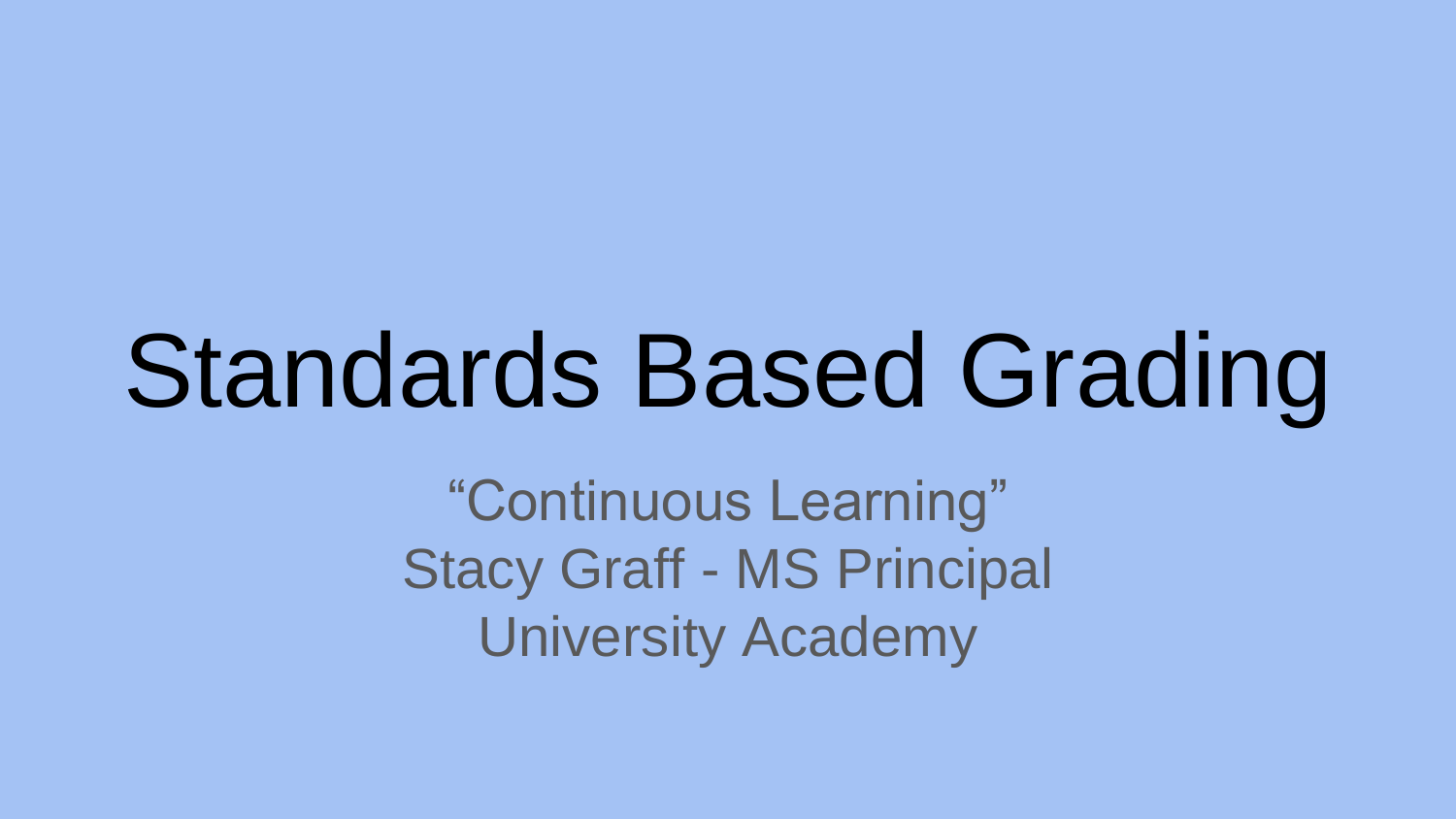[Simon Sinek -](https://www.youtube.com/watch?v=IPYeCltXpxw) [Start With Why -](https://www.youtube.com/watch?v=IPYeCltXpxw) [TED Talk Short](https://www.youtube.com/watch?v=IPYeCltXpxw)  **[Edited](https://www.youtube.com/watch?v=IPYeCltXpxw)** 

## Simon Sinek-What is Your Why?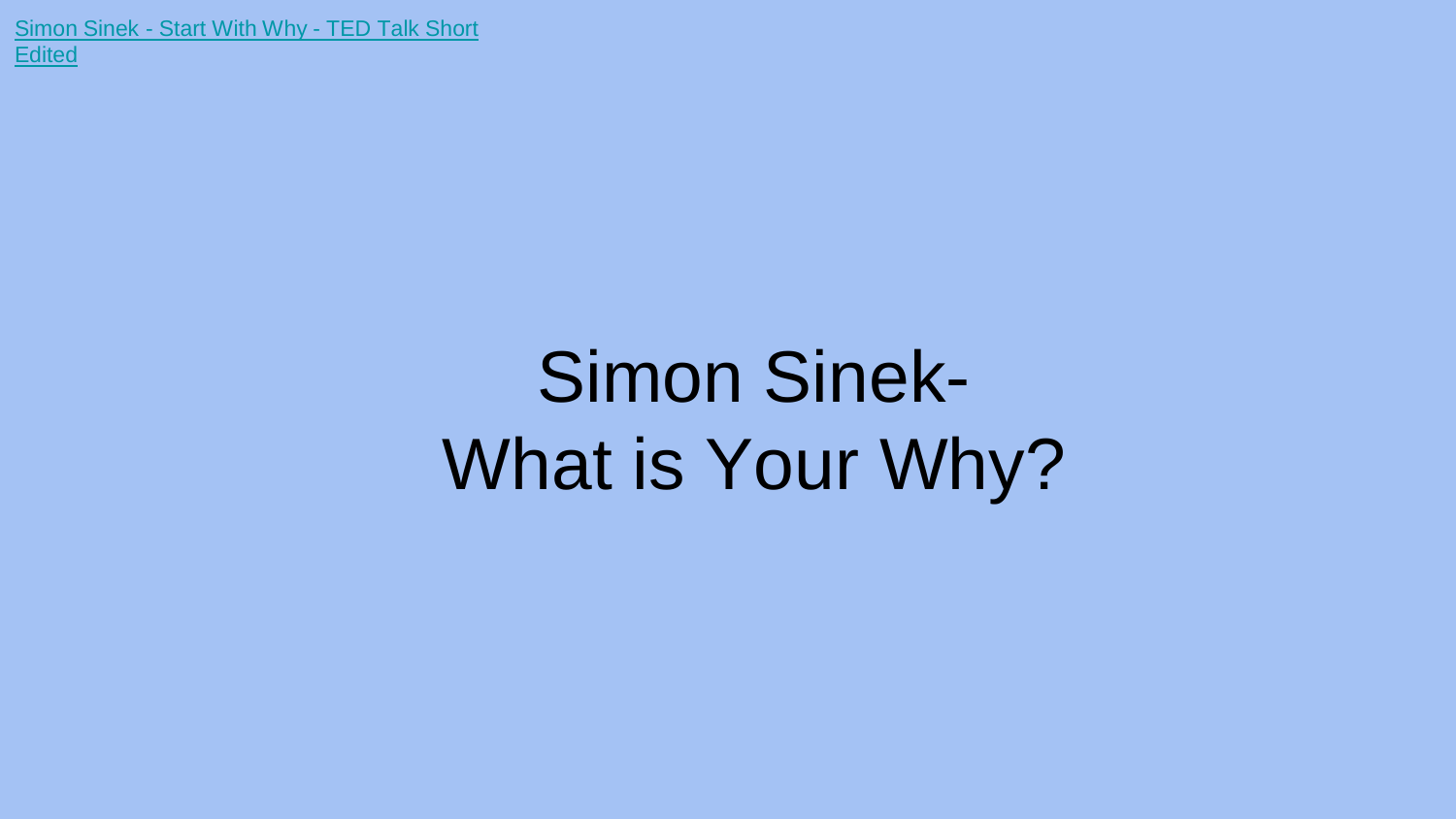## What is Standards Based Grading or Continuous Learning? Founding Question- What is your Why?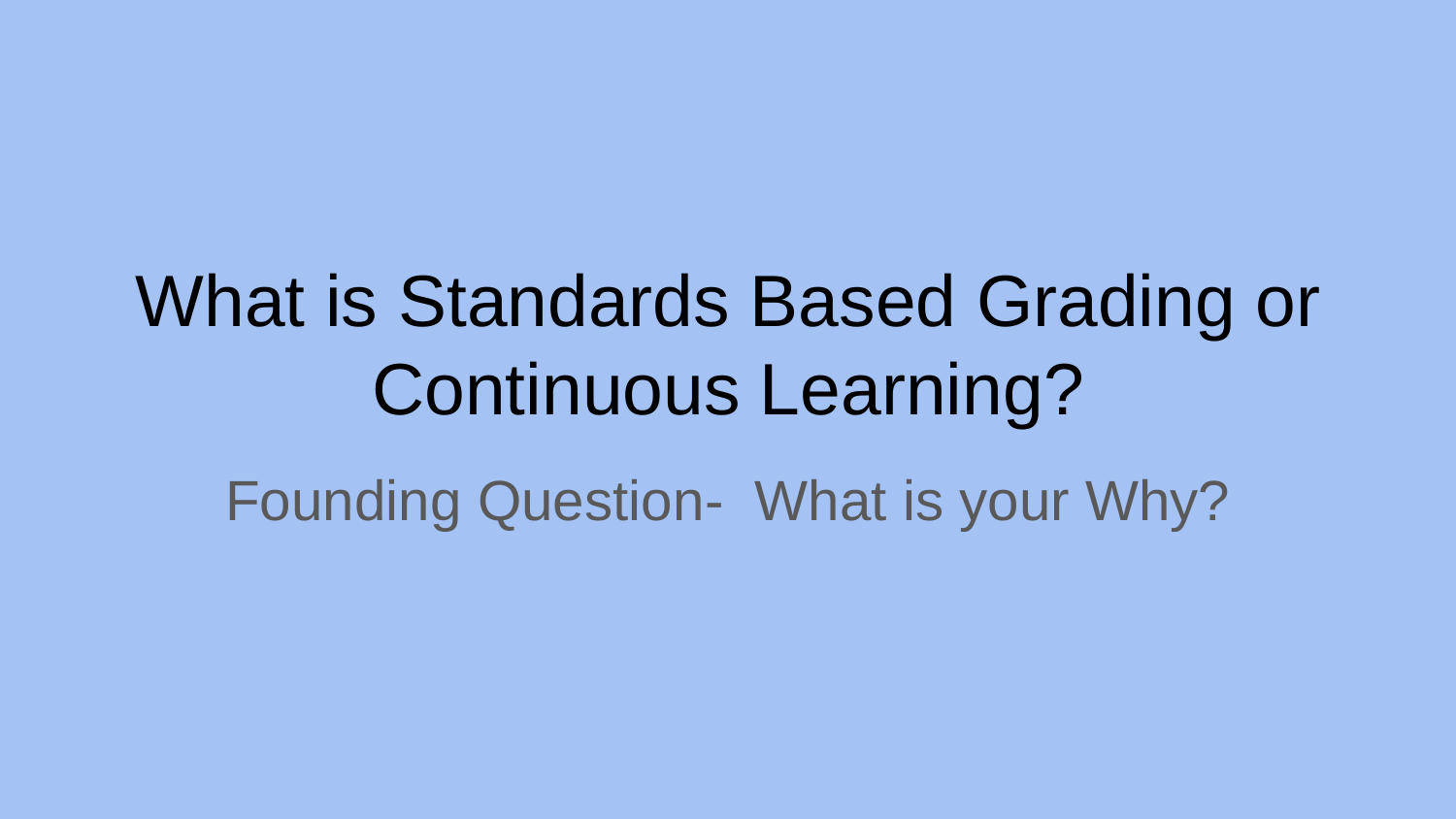# UAMS Why...

**Develop knowledge seeking over task completion Develop a Growth Mindset (GRIT) Develop Independent learners Develop College Ready Students Develop Leaders in Society**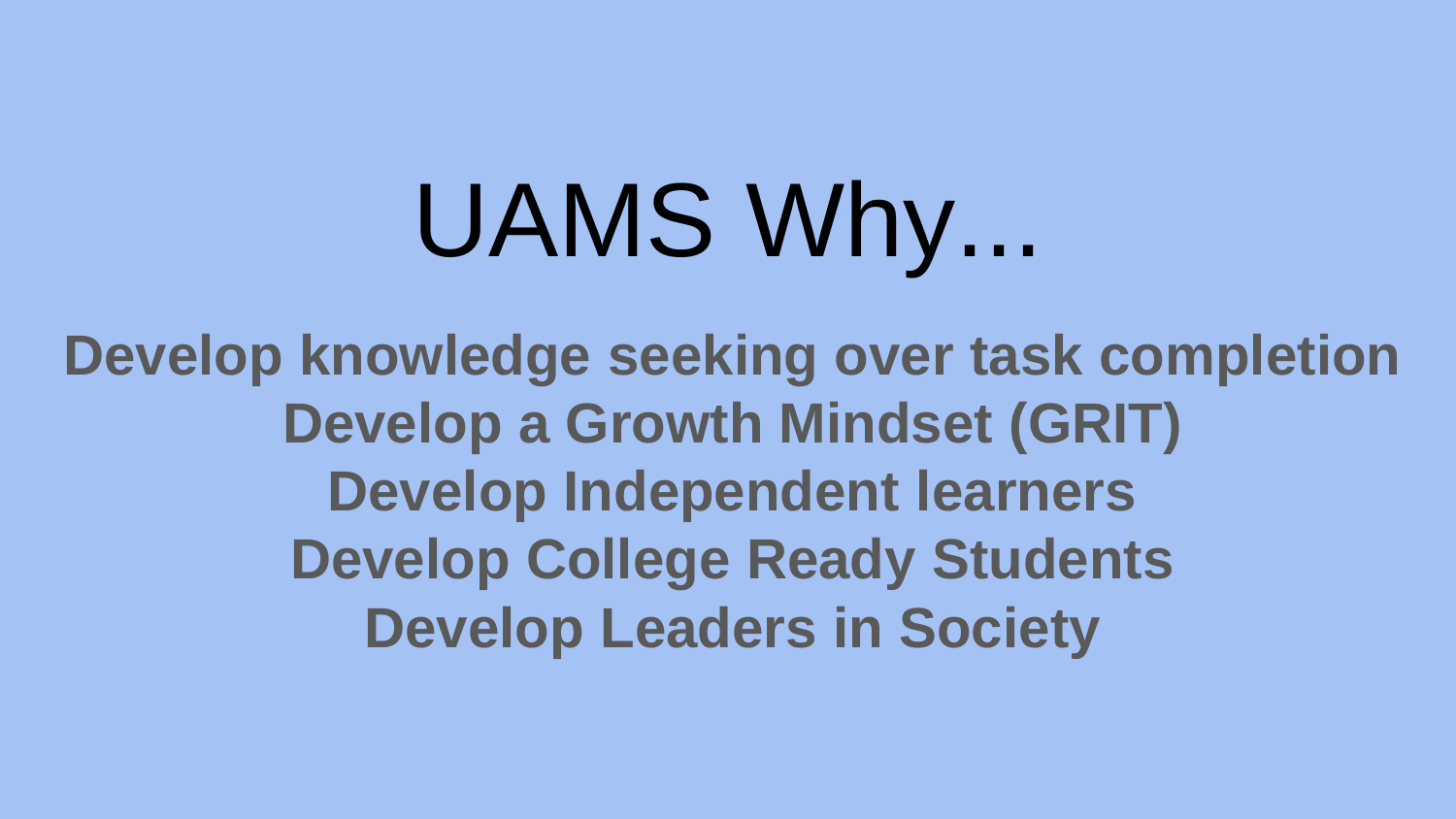#### **UAMS HOW**

#### **Standards Based Grading**

#### **Continuous Learning**

#### **Grading Policies**

#### **Citizenship and Academic Behaviors**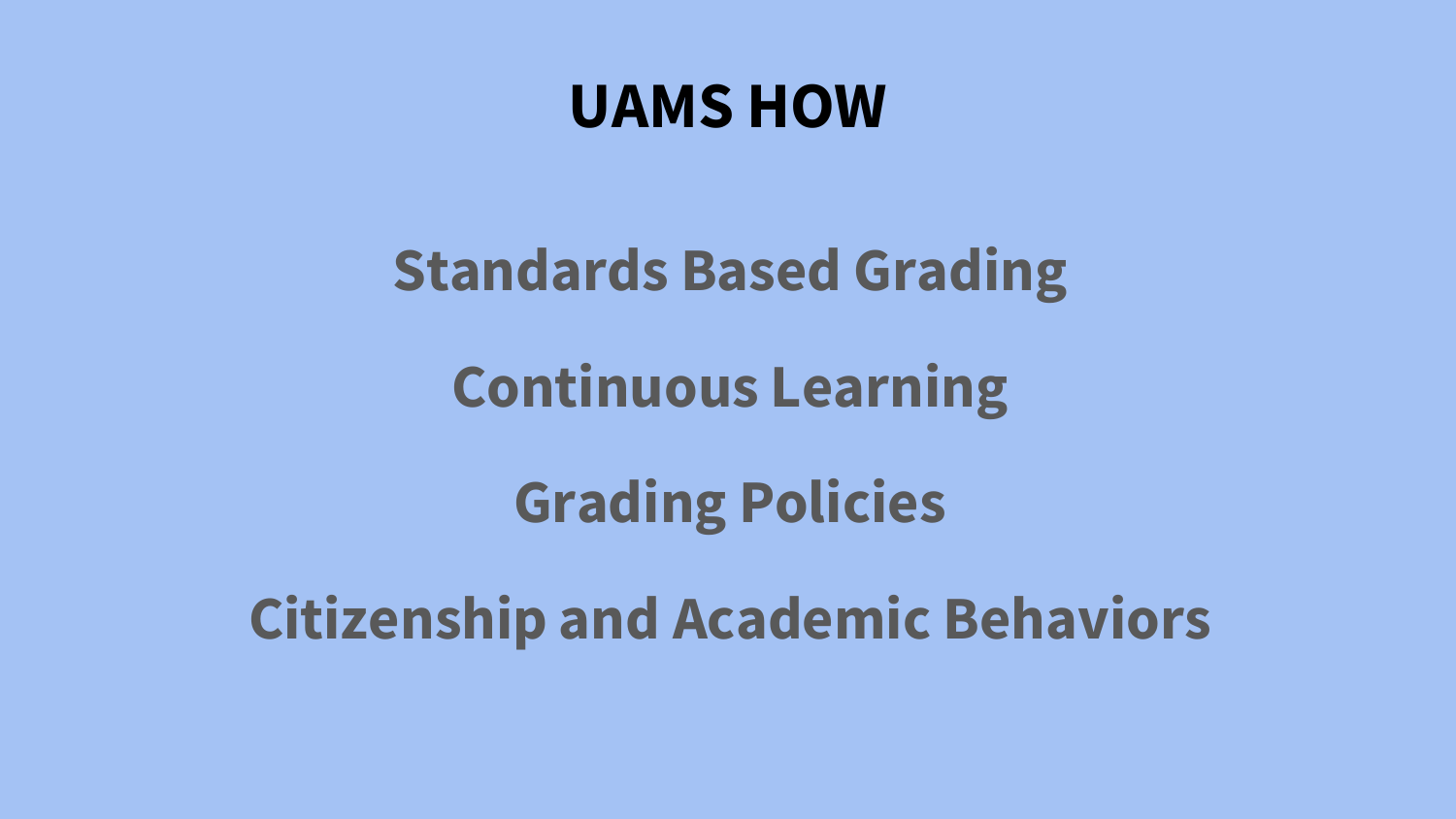#### **UAMS WHAT**

**We…**

**Identify what students know**

**Highlight what needs attention**

**Focus on student learning by Standard**

**Provide Multiple Opportunities**

**Provide Feedback- Aggressive Monitoring**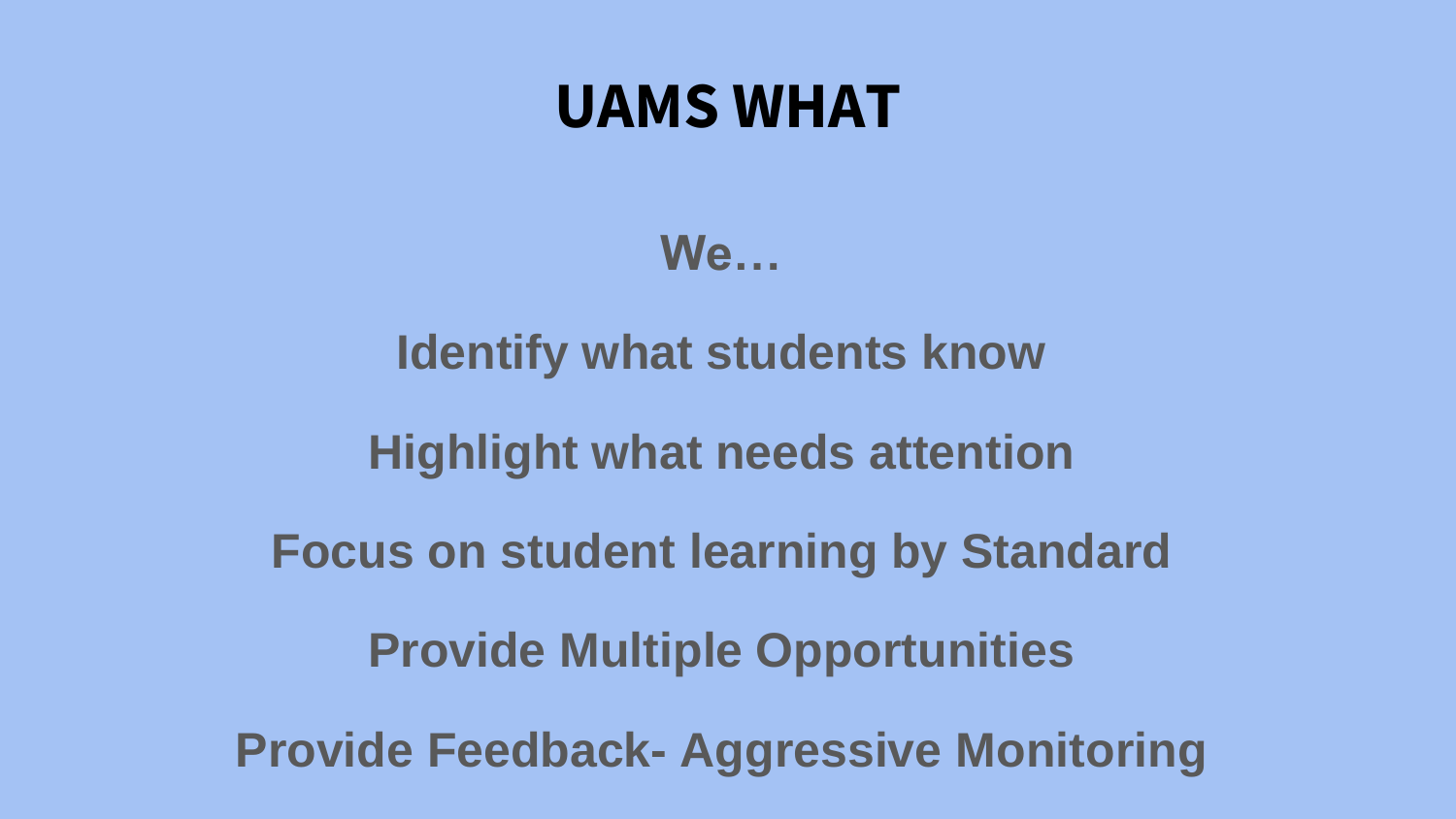#### TRADITIONAL GRADEBOOK

| <b>Student Name</b>       | <b>Home</b><br><b>work</b><br>#1 | <b>Home</b><br><b>work</b><br>#2 | <b>Participation</b> | <b>Homew</b><br>ork #3 | <b>Home</b><br><b>work</b><br>#4 | Quiz 1 | <b>Unit</b><br>Test 1 | <b>Total Grade</b>     |
|---------------------------|----------------------------------|----------------------------------|----------------------|------------------------|----------------------------------|--------|-----------------------|------------------------|
| Reacher, Jack             | 10/10                            | 10/10                            | 10/10                | 10/10                  | 10/10                            | 6/10   | 24/40                 | $80/100 = 80%$<br>(B)  |
| <b>Cruise, Tommy</b>      | 8/10                             | 10/10                            | 10/10                | 8/10                   | 7/10                             | $5/10$ | 22/40                 | $70/100 = 70%$<br>(C)  |
| Jordan,<br><b>Michael</b> | 10/10                            | 10/10                            | 10/10                | 8/10                   | 9/10                             | 9/10   | 36/40                 | $92/100 = 92%$<br>(A)  |
| <b>Drake</b>              | $5/10$                           | 0/10                             | 4/10                 | 8/10                   | 6/10                             | 10/10  | 36/40                 | $69/100 = 69\%$<br>(D) |
| Gordon, Alex              | 7/10                             | 6/10                             | 8/10                 | 7/10                   | 8/10                             | 7/10   | 34/40                 | $77/100 = 77\%$<br>(C) |
| <b>Walker, Jimmy</b>      | 0/10                             | 5/10                             | 0/10                 | $5/10$                 | $5/10$                           | 8/10   | 36/40                 | $59/100 = 59\%$<br>(F) |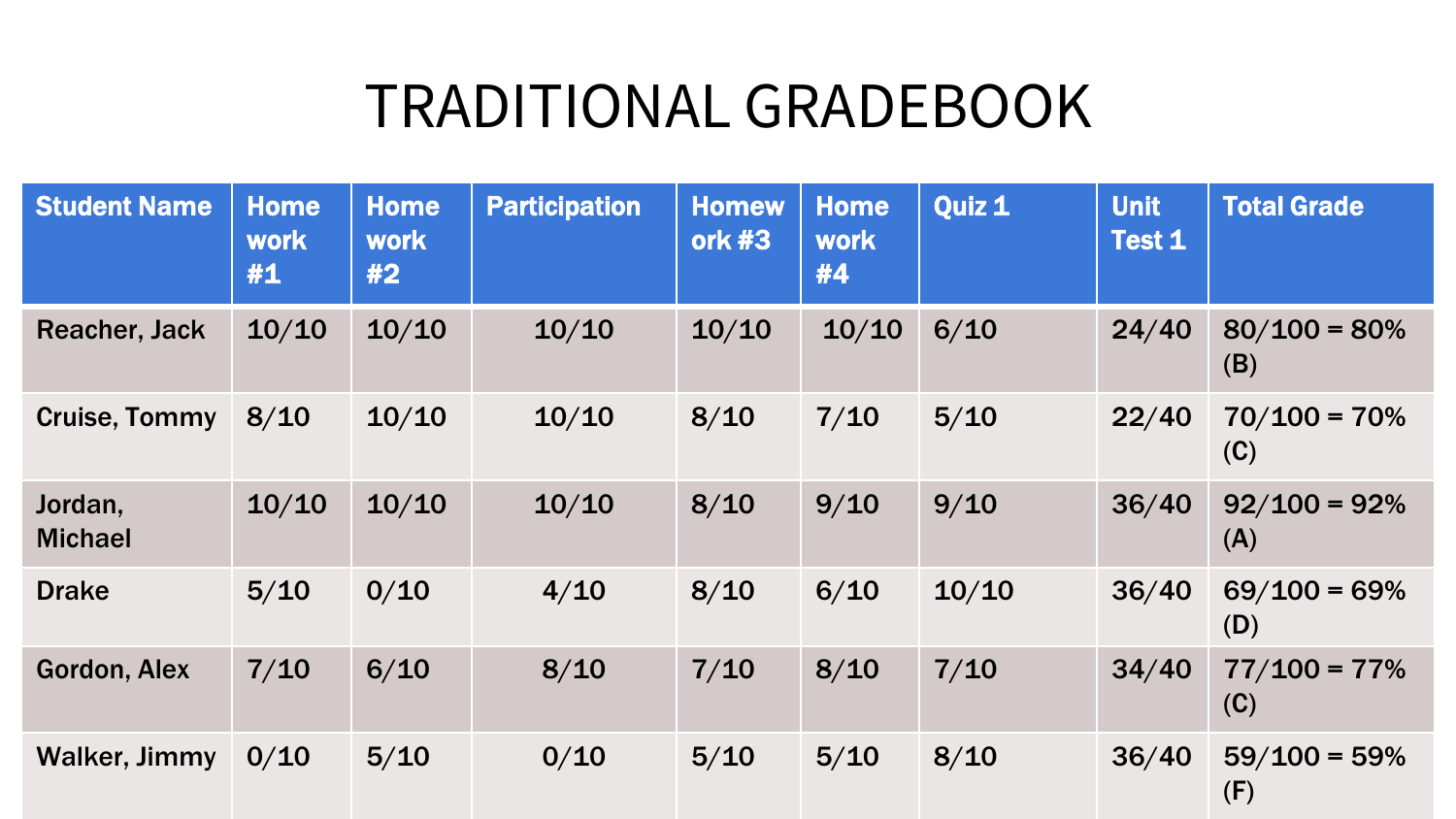#### RESULTS OF TRADITIONAL GRADING

 $\Box$  When Homework and Participation are factored into the grade, the overall grade is not always reflective of student's ability.

Short Term

- Parents/Teachers are unaware of student's true understanding of standards
- Students may not see an urgency in improving or the importance of assessment
- Teacher may not have identified individual concepts the student is struggling with
- Focus is on task completion, not knowledge seeking

Long Term

- Students may not do well on ACT/SAT/AP exams
- Students may struggle in college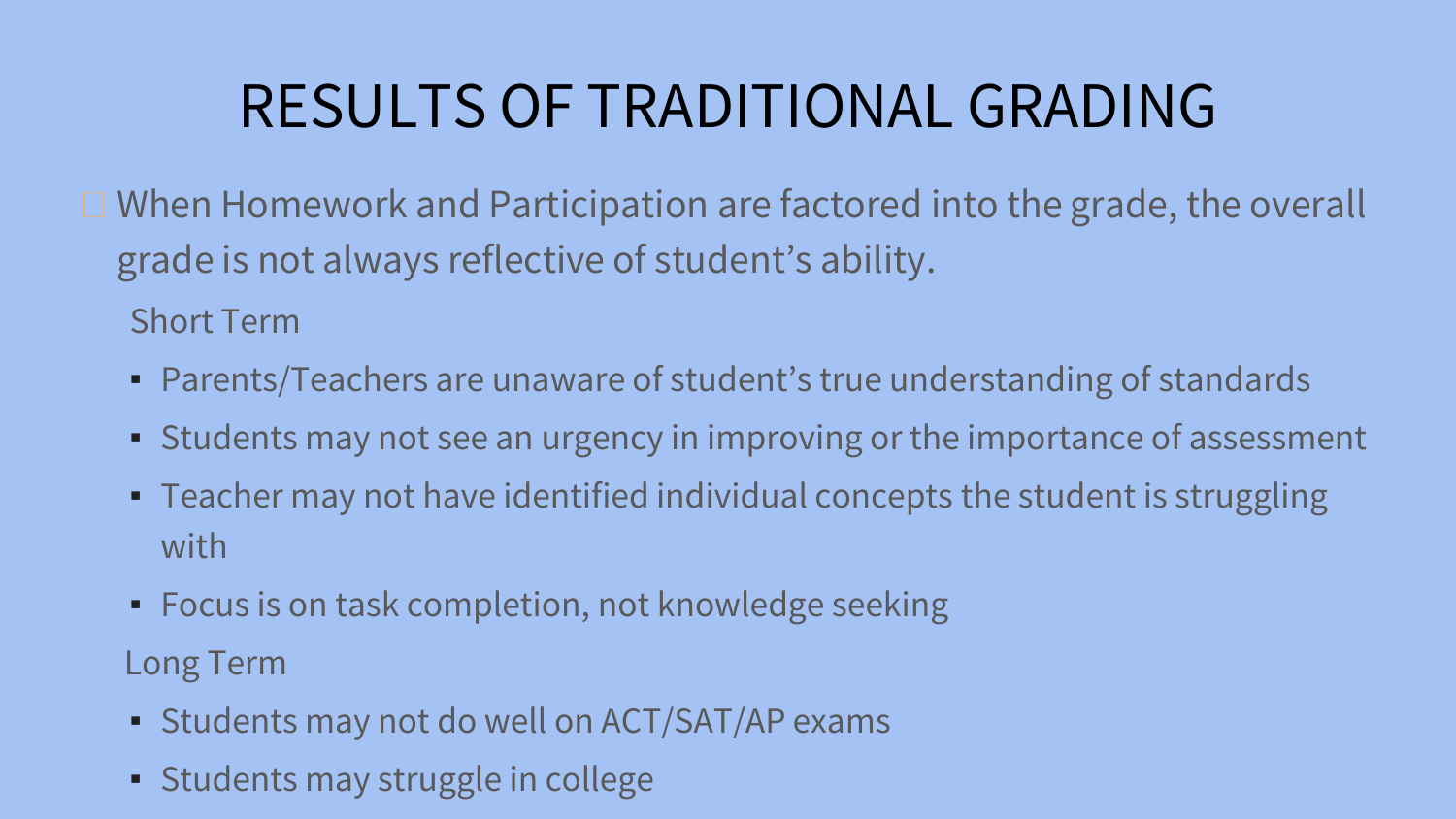#### UAMS GRADING & CONTINUOUS LEARNING

| <b>Student</b><br><b>Name</b> | <b>Learning</b><br><b>Target 1</b> | <b>Learning</b><br><b>Target 2</b> | <b>Learning</b><br><b>Target 3</b> | Quiz #1        | <b>Learning</b><br><b>Target 4</b> | <b>Learning</b><br><b>Target 5</b> | Unit Test #1   | <b>Total Grade</b><br>? |
|-------------------------------|------------------------------------|------------------------------------|------------------------------------|----------------|------------------------------------|------------------------------------|----------------|-------------------------|
| Reacher,<br><b>Jack</b>       | $\overline{2}$                     | $\overline{2}$                     | $\mathbf{1}$                       | $\overline{2}$ | 2 <sup>1</sup>                     | $\overline{2}$                     | $\overline{2}$ |                         |
| Cruise,<br><b>Tommy</b>       | 2 <sup>1</sup>                     | $\mathbf{1}$                       | $\overline{2}$                     | $\mathbf{1}$   | $\overline{2}$                     | $\overline{2}$                     | $\mathbf{1}$   |                         |
| Jordan,<br><b>Michael</b>     | 3                                  | $\overline{2}$                     | $\mathbf{3}$                       | 3              | $\overline{2}$                     | 3                                  | 3              |                         |
| <b>Drake</b>                  | 3                                  | $\overline{4}$                     | 3                                  | 3              | $\overline{2}$                     | $\overline{4}$                     | $\overline{4}$ |                         |
| Gordon,<br><b>Alex</b>        | $\overline{2}$                     | 3                                  | $\overline{3}$                     | $\overline{2}$ | $\mathbf{1}$                       | 3                                  | 3              |                         |
| Walker,<br>Jimmy              | 2 <sup>2</sup>                     | 3                                  | $\overline{\mathbf{4}}$            | 3              | $\overline{2}$                     | $\mathbf{3}$                       | 3              |                         |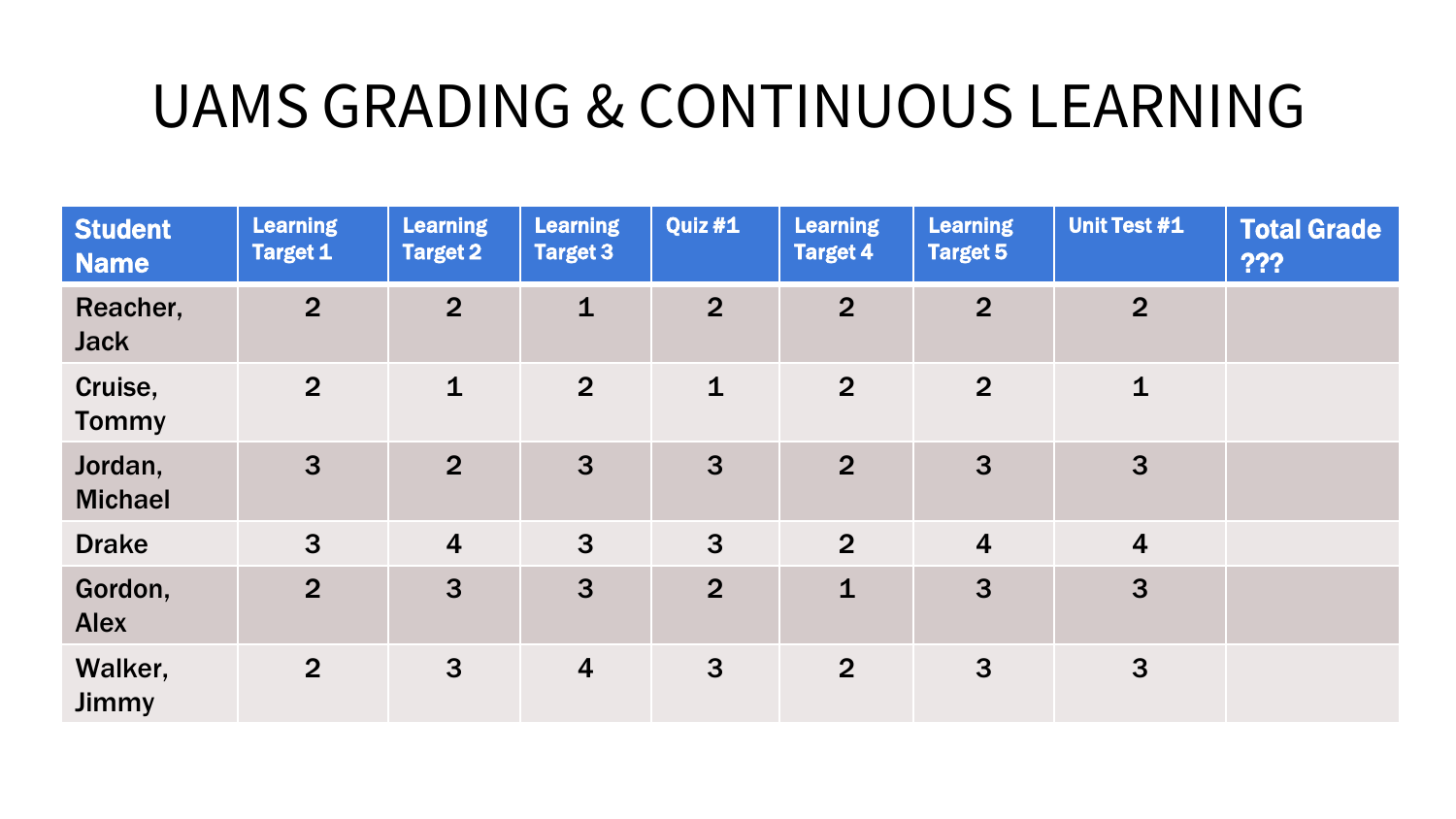### RESULTS OF CONTINUOUS LEARNING & STANDARDS BASED GRADING

Short Term

 $\Box$  Teachers know what to re-teach & what to focus on for intervention

 $\square$  Students identify their weakness (Focused intervention)

■ Parents know student's true ability

Long Term (Information compiled from STEM-Prep in Los Angeles-4 year study)  $\Box$  Students are able to strengthen knowledge of the content  $\square$  Students are better prepared for ACT/SAT/AP tests □ College persistence increases (from 50% to 88%)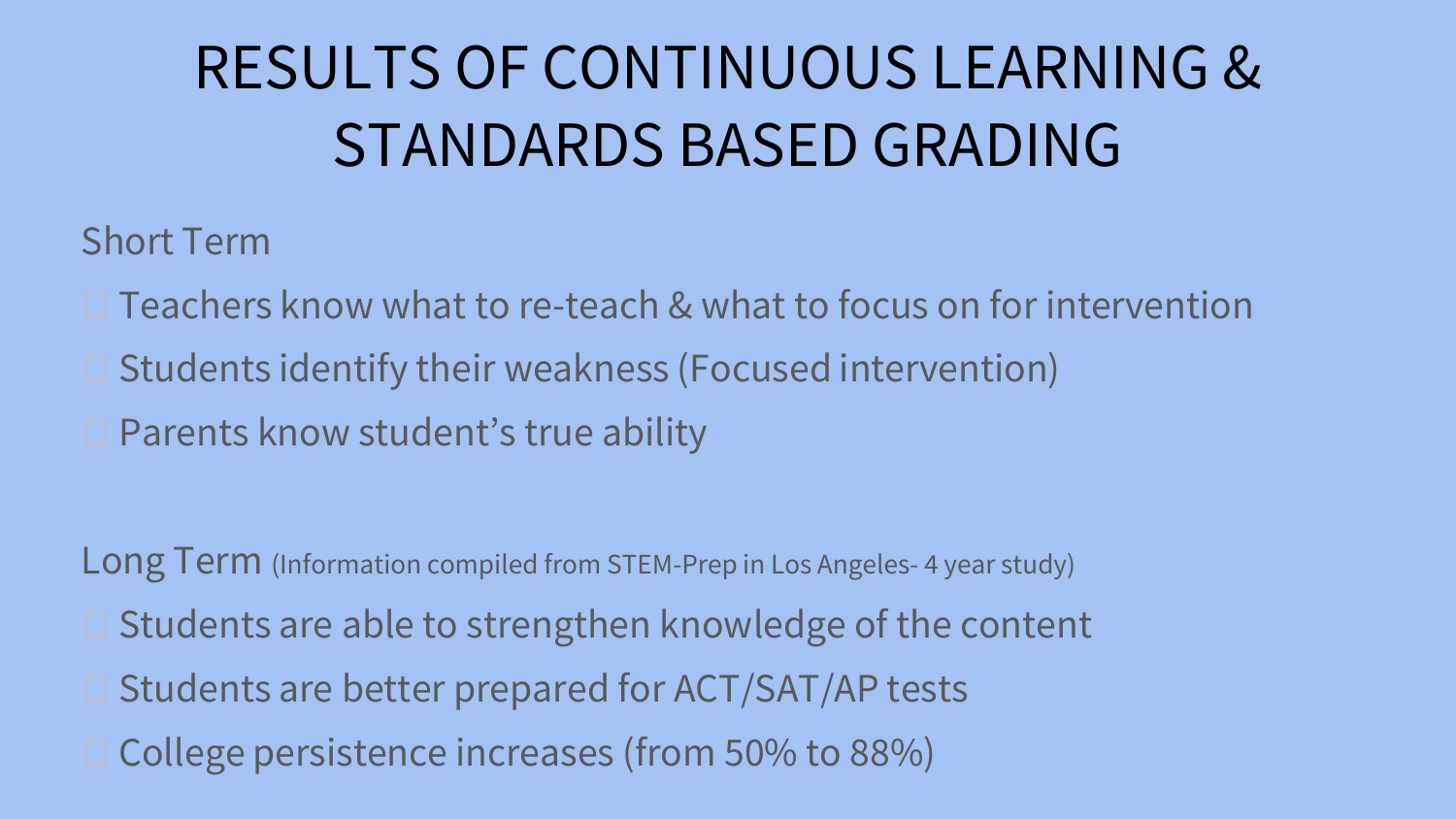#### **WHAT ABOUT HOMEWORK & PARTICIPATION?**

 $\square$  Students receive a mark for citizenship

- Teachers factor Practice Assignments; participation; and effort into this grade
- This impacts their eligibility for extra-curricular activities and promotion
- □ Students are required to do "PRACTICE ASSIGNMENTS"
	- 'Homework' is <u>practice</u>; you still give them feedback
	- Teachers use Practice results to determine intervention needed for students
	- Mandatory Tutoring is assigned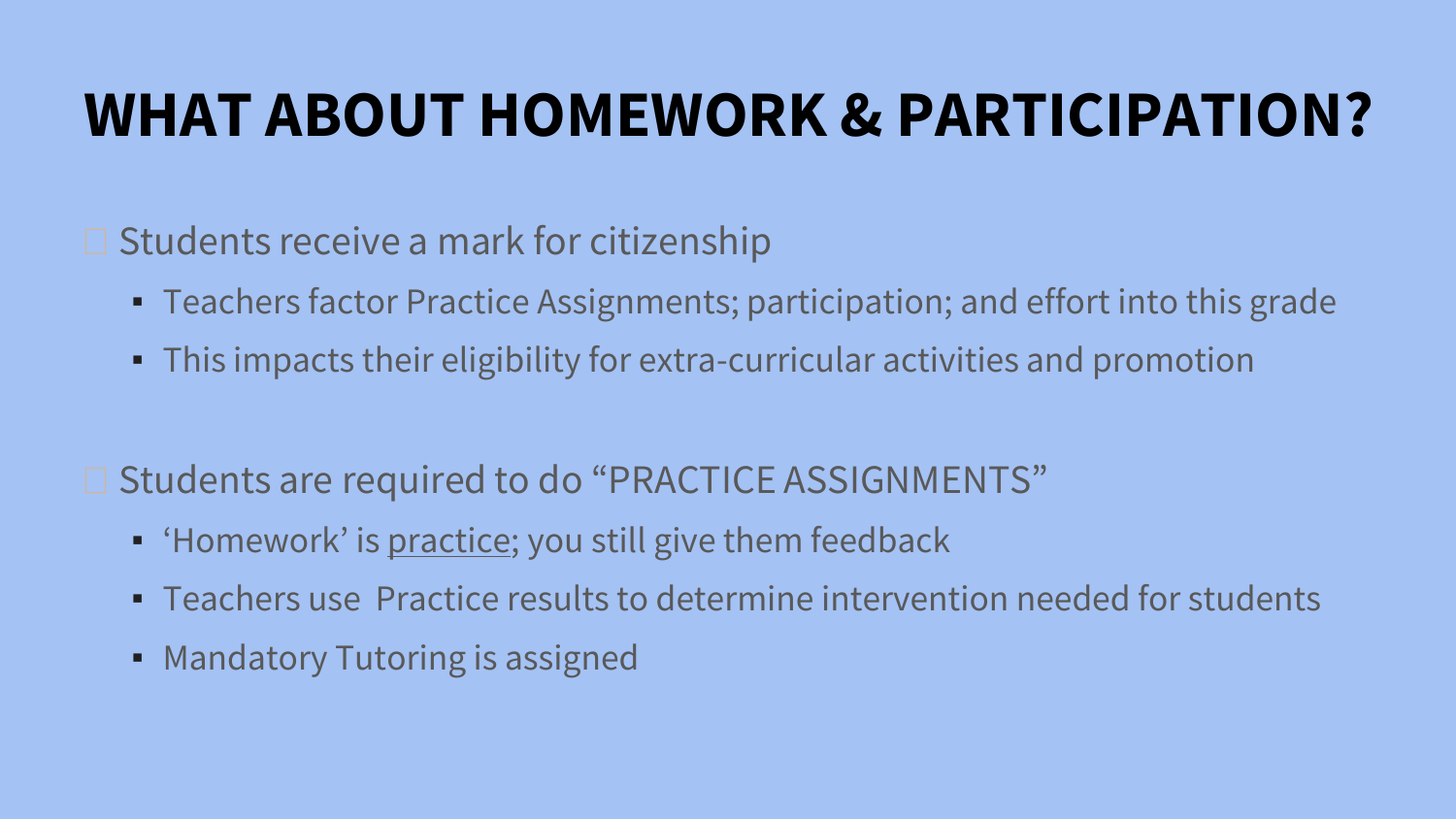#### UAMS GRADING POLICY

**□ Recent Grade Replaces Previous Grade** 

- Multiple opportunities to acquire mastery
- Goal is to show proficiency with the content

 $\square$  Students are not penalized for first attempts at mastery

- Some lessons are not executed effectively
- Students learn at different rates
- Focus on Mastery of content over grades
- Reassessment opportunities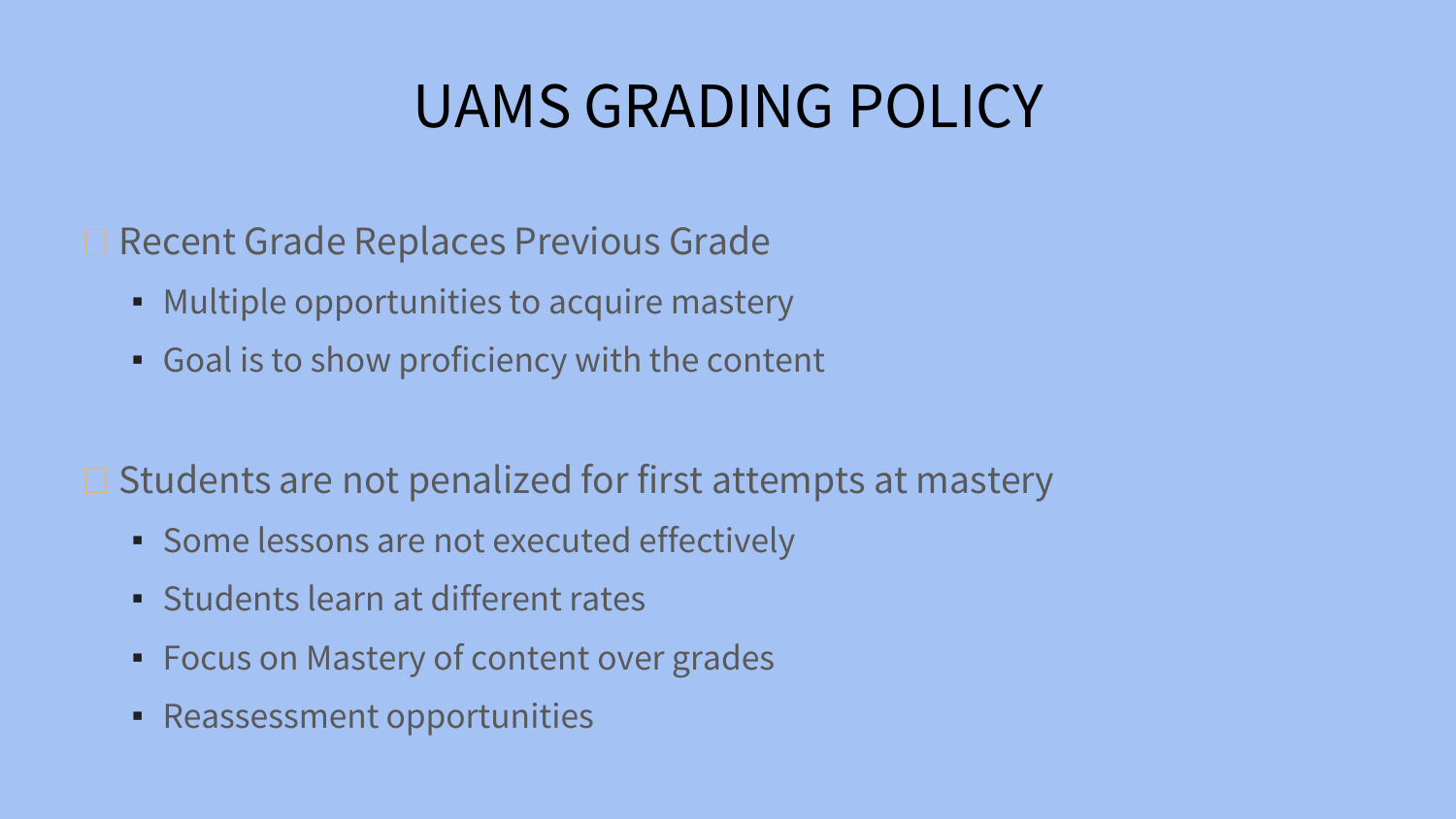## UAMS Reassessment Process

Lessons Taught by Teacher

**Student** Assessed on **Learning Targets** 

Student Attends Tutoring OR

Teacher Reteaches **Lessons** SEE GRADE LEVEL POLICY

**Student** Reassesses on Learning Target New Level Replaces Old Level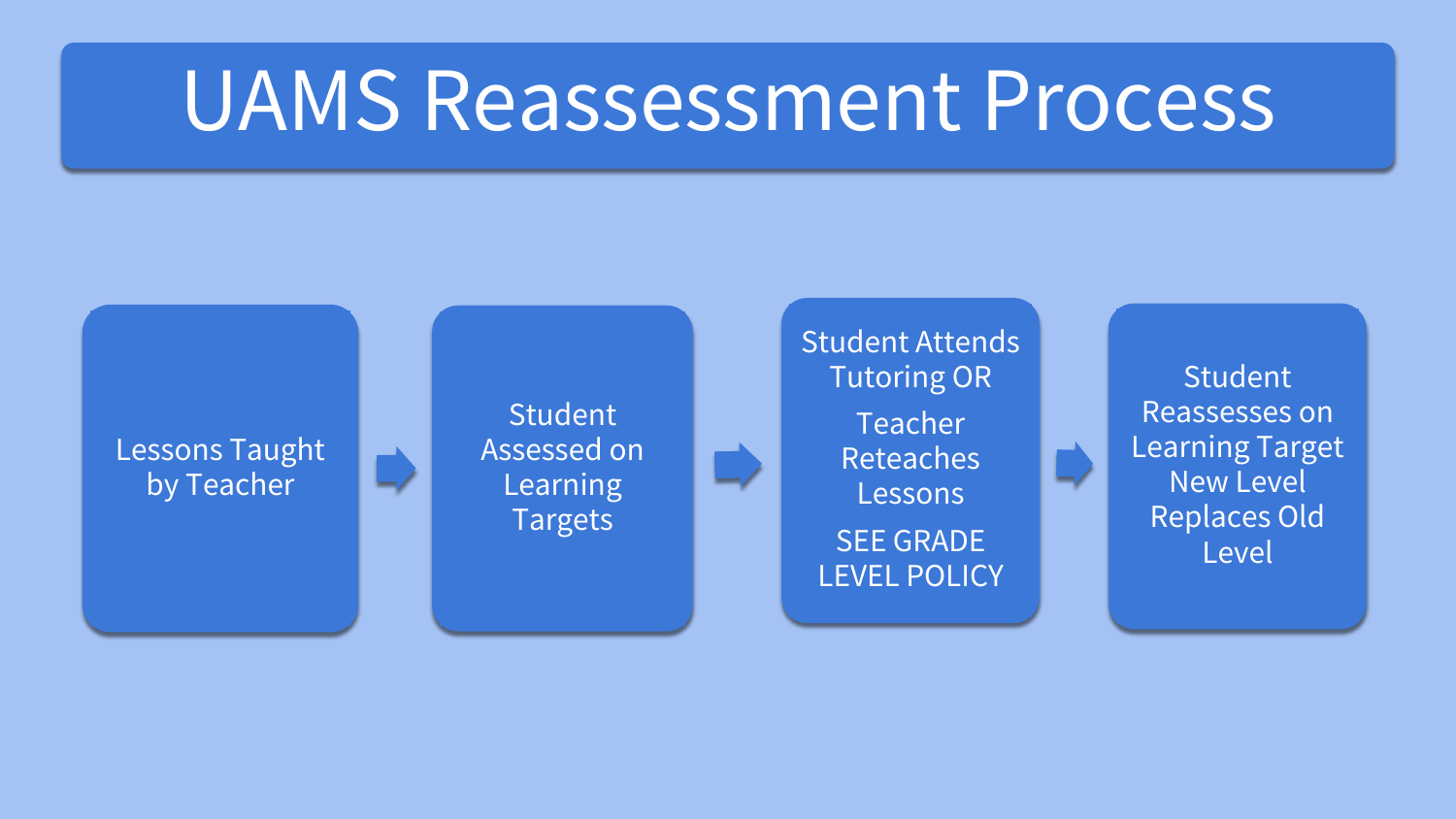### ARTICLES / RESOURCES

**Marzano, Robert (2017).** *High Reliability Schools ;* 5 Key Factors- Framework

**Dweck, Carol (2006).** *Mindset*

**Duckworth, Angela Lee (2014 ).** *GRIT*

**Marzano, Tomlinson, McTighe; October (2008)** Seven Reasons for Standards Based Grading; *Ed Leadership*

**Dueck, Myron (2014).** *Grading Smarter, Not Harder* 

**Vatterott, Cathy (2015).** *Rethinking Grading*

**Guskey, Thomas (2015).** *On Your Mark*